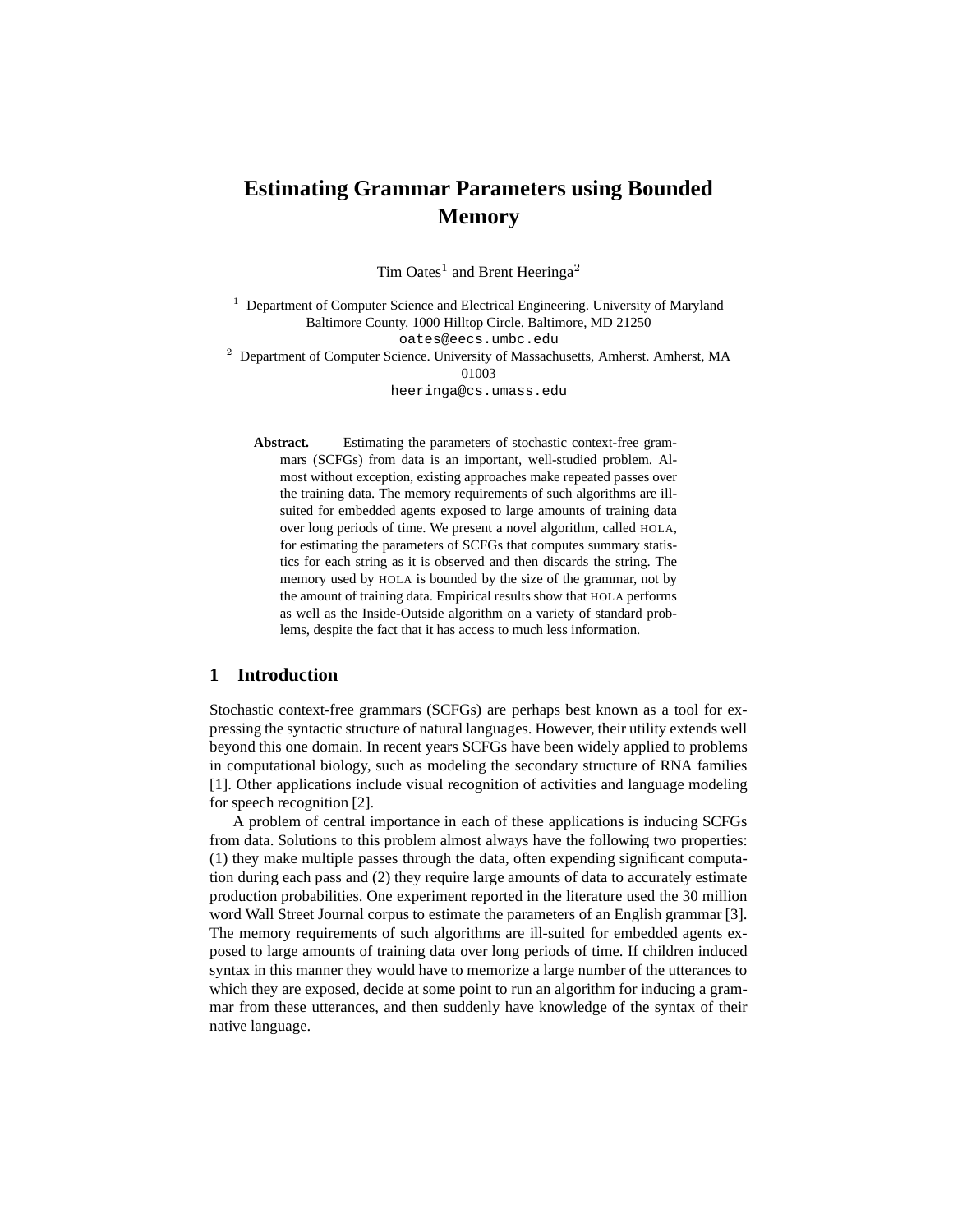The goal of our work is to develop algorithms for inducing SCFGs from data that have bounded memory requirements and that learn via incremental computation. The former requirement implies that the amount of memory consumed by the algorithm must remain fixed, regardless of the number of strings supplied as input. The latter requirement implies that improvement in the grammar can occur with small amounts of computation and that the quality of the grammar improves monotonically as more computation is allocated to learning. This paper introduces an algorithm called HOLA that satisfies both of these requirements. The novel approach taken by HOLA is justified theoretically, and empirical results show that HOLA performs just as well as the Inside-Outside algorithm in estimating the parameters of SCFGs from data despite the fact that it has access to a bounded amount of information.

## **2 Background**

Following Hopcroft and Ullman [4], a *context-free grammar* (CFG) is a four-tuple  $G =$  $(N, \Sigma, P, S)$  where N is a finite set of non-terminals,  $\Sigma$  is a finite set of terminals, P is a finite set of productions or rules, and  $S \in N$  is the start symbol. N and  $\Sigma$  are disjoint. Elements of P are of the form  $X \to \alpha$  where  $X \in N$  and  $\alpha \in (N \cup \Sigma)^*$ . The language accepted by G, denoted  $L(G)$ , is a subset of  $\Sigma^*$ . A grammar is said to be *ambiguous* if for some string  $w \in L(G)$  there is more than one way to derive w from S.

A stochastic context-free grammar is a CFG where each production is augmented with a probability. The probability associated with production  $X \to \alpha$  is denoted  $p(X \to \alpha)$ . The probabilities of all the productions that expand any given non-terminal must sum to one. The CFG underlying a SCFG is called the SCFG's *structure*, and the probabilities are called its *parameters*. The parameters of a SCFG are denoted Θ. SCFGs define a probability distribution over strings. The probability of a string given a SCFG is the sum over each derivation of the string of the product of the probabilities of the productions used in the derivation.

Given the structure of an unambiguous SCFG it is easy to determine the maximum likelihood parameters for a given training set, i.e. those parameters that maximize the probability of the data given the grammar. Let  $D$  be a derivation of some string in the training data and let  $c(X \to \alpha|D)$  be the number of times that production  $X \to$  $\alpha$  occurs in D. The maximum likelihood estimate of a production's probability is as follows:

$$
\hat{p}(X \to \alpha) = \frac{\sum_{D} c(X \to \alpha | D)}{\sum_{D} \sum_{X \to \beta} c(X \to \beta | D)}
$$

When a grammar is ambiguous there may be many derivations for a given string in the training data and there is no way to know which one was actually used to generate the string. Strings are observable but the actual derivation used to generate a string is hidden. The Inside-Outside algorithm [5, 6] uses Expectation Maximization [7] to solve this hidden data problem. In the expectation step, a weighted sum is computed for each production of the number of times it occurs in the derivations of strings in the training data, with derivation probabilities serving as the weights:

$$
\hat{c}(X \to \alpha) = \frac{\sum_D p(D|G)c(X \to \alpha|D)}{\sum_D p(D|G)}
$$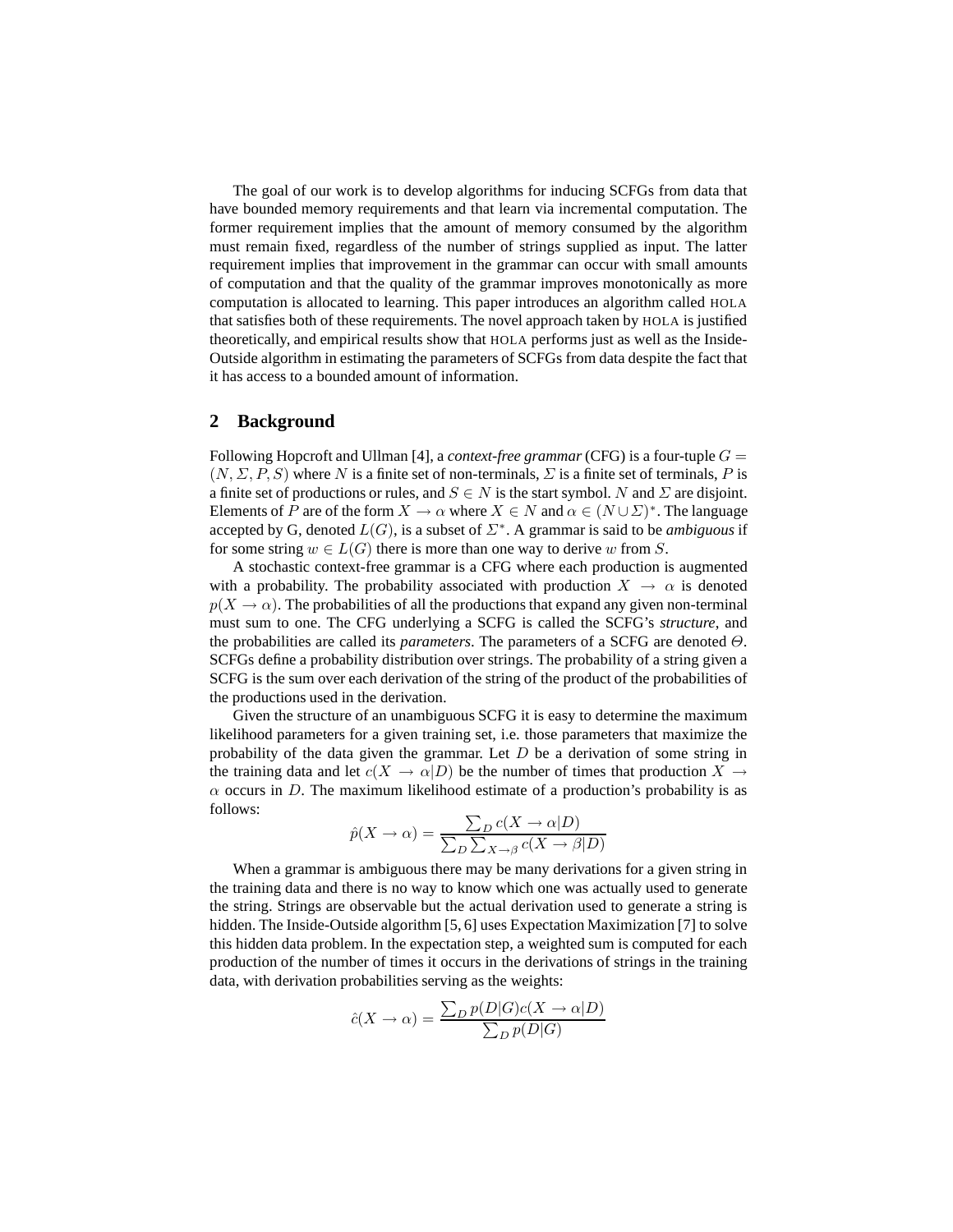In the maximization step, these expected counts are used to compute new parameter estimates:

$$
\hat{p}(X \to \alpha) = \frac{\hat{c}(X \to \alpha)}{\sum_{X \to \beta} \hat{c}(X \to \beta)}
$$

The Inside-Outside algorithm is the gold standard for accuracy of parameter estimates. Other algorithms have been devised for estimating the parameters of SCFGs, such as HOLA, that address limitations of Inside-Outside. But no algorithm has been shown to do consistently better with respect to parameter estimation.

Two approaches that are especially relevant to the research described herein are Neal and Hinton's incremental EM [8] and Boyen and Koller's online EM [9]. The idea behind incremental EM is to speed the convergence of standard EM by running a complete M step after the expected value of each hidden variable is computed, corresponding to a single data item, rather than waiting until the expected values of all hidden variables are computed. Doing so makes information available to the M step more quickly and is shown empirically to speed convergence.That is, incremental EM requires fewer passes through the data than standard EM. The algorithm can be used in an online setting by repeatedly obtaining a new data item, running a partial E step, and discarding the item. However, this greatly increases the total number of data items that must be observed and may not be practical when large amounts of data are required for batch parameter estimation. As previously noted, accurately estimating the parameters of SCFGs often requires large amounts of training data, thereby making incremental EM less attractive.

Boyen and Koller's online EM is based on Neal and Hinton's incremental EM and therefore shares its shortcomings with respect to SCFG parameter estimation. In addition, online EM was applied to parameter learning in dynamic Bayesian networks, a representation that admitted effective belief state approximations, and it is unclear whether the approach is feasible for SCFGs as well.

## **3 Motivation**

The number of times a grammar's productions occur in derivations of strings in the training data plays an important role in parameter estimation. For unambiguous grammars these counts are sufficient for recovering the maximum likelihood parameter estimates. For ambiguous grammars the Inside-Outside algorithm weights the counts by derivation probabilities, a computation that requires storage linear in the size of the training data.

The idea behind HOLA is to use unweighted counts to drive the search for parameters, regardless of whether the grammar is ambiguous or unambiguous. The counts are a function of two things – the structure of the grammar and the training data. The parameters of the learned grammar do not enter into their computation. However, because the training data are sampled according to the distribution over strings defined by the target grammar, the parameters of that grammar do affect the counts. HOLA attempts to find a set of parameters that, given a fixed structure, will generate strings that yield the same (or similar) counts as the training data. Because HOLA keeps a counter for each production in the grammar rather than a set of derivations for the strings in the training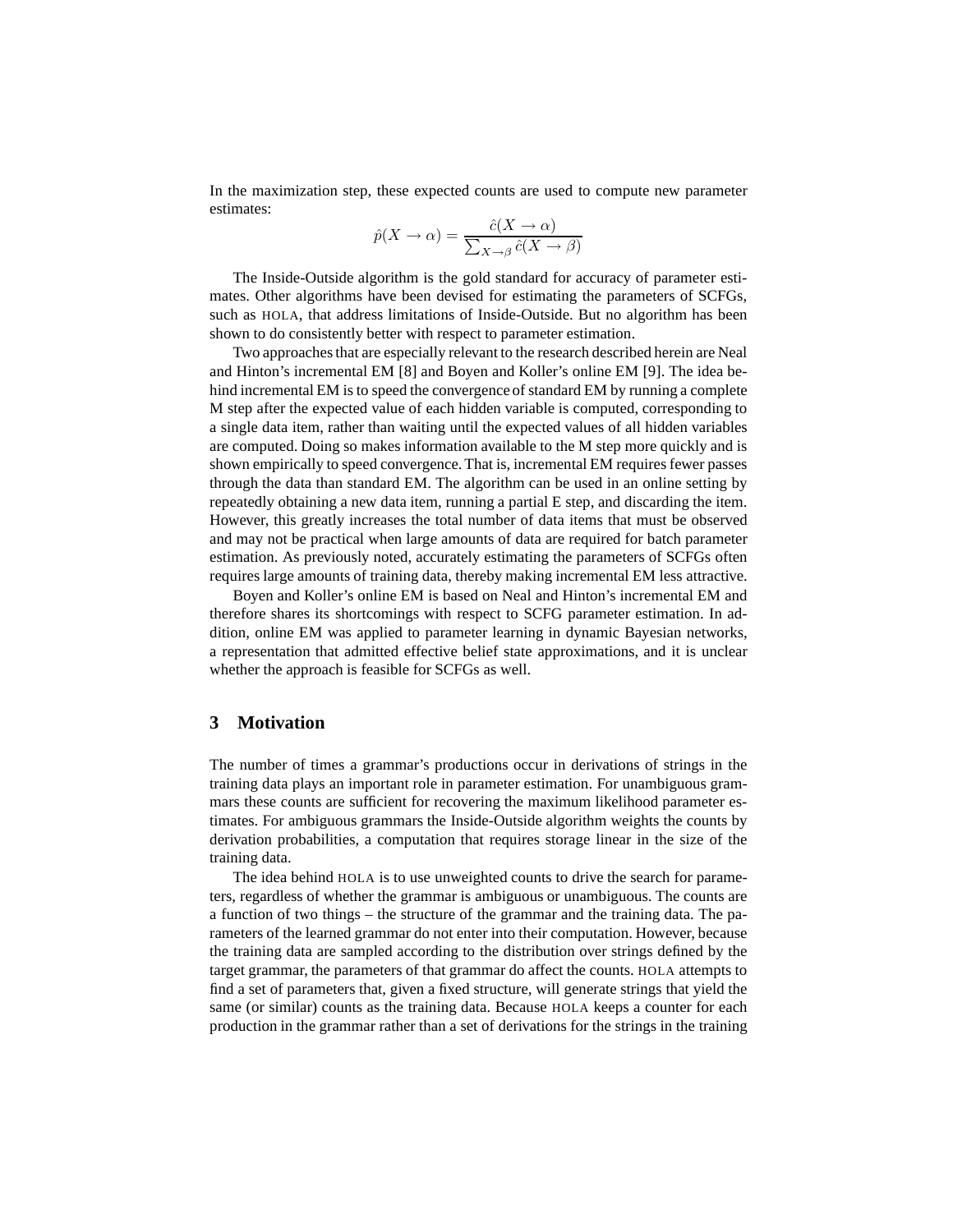data, its memory requirements are linear in the size of the grammar regardless of the size of the training corpus.

The natural way to formulate the search for a set of parameters is in terms of gradient descent. Doing so requires a function that maps from grammars (both structure and parameters) and counts to an error term that indicates how similar the counts are to those that would result from sampling from the grammar. Taking the partial derivative of this function with respect to the parameters of the grammar would make it possible to perform gradient descent in parameter space. The main result of this section is a proof that such a function is not computable and must therefore be approximated.

Given a set of counts,  $C_1$ , and a grammar,  $G$ , we want to compute the counts,  $C_2$ , that would result from sampling from  $G$  so that  $C_1$  and  $C_2$  may be compared.

**Definition 1.** Let  $\phi(X \to \alpha, G)$  be a function that computes the expected number of *times production*  $X \to \alpha$  *will occur in the derivation(s) of a string in*  $L(G)$  *sampled according to the distribution over strings defined by stochastic context-free grammar* G*:*

$$
\phi(X \to \alpha, G) = \sum_{s \in L(G)} p(s|G) \left( \sum_{D \text{ of } s} c(X \to \alpha|D) \right)
$$

The following lemma will be useful in proving the main theoretical result of this section. It says that for any stochastic context-free grammar  $G$  it is possible to create a new grammar  $G'$  that has certain desirable properties.

**Lemma 1.** Let  $G = (N, \Sigma, P, S)$  be a SCFG. Create grammar  $G' = (N', \Sigma', P', S')$ *from G* as *follows.* Let  $N' = N \cup S'$  where  $S' \notin N$  and  $S'$  is the start symbol of  $G'$ . *Let*  $\Sigma' = \Sigma$  *and let*  $P' = P \cup S' \rightarrow S$  *where*  $p(S' \rightarrow S) = 1$ *. The following are true:* 

 $(I) L(G') = L(G)$ *(2)*  $p(w|G') = p(w|G)$  *for all*  $w \in L(G)$ (3)  $c(S' \rightarrow S|D) = 1$  *for any valid derivation* D

**Proof:** By construction, every derivation of a string in  $L(G')$  starts by expanding  $S'$  to S, where S is the start symbol of G. Therefore, any string that can be derived from  $S$ can be derived from  $S'$ . Because the productions of  $G'$  are identical to those of  $G$  except for the one involving  $S'$ , the derivation(s) of w from  $S$  and  $S'$  will be identical except for the initial application of  $S' \to S$  in the latter case. Because the derivation(s) are the same (after generating S in G') for the two grammars and because  $p(S' \rightarrow S) = 1$  the probabilities of the strings will be the same.  $\Box$ 

Now we are in a position to prove the following theorem.

**Theorem 1.** The function  $\phi$  is not computable for an arbitrary production in an arbi*trary stochastic context-free grammar.*

**Proof:** Suppose that  $\phi$  is computable. Let G' be the grammar constructed as described in Lemma 1 for some stochastic context-free grammar  $G$ . The construction of  $G'$  ensures that  $c(S' \to S) = 1$  for every derivation. Consider  $\phi(S' \to S, G')$ , if G is unambiguous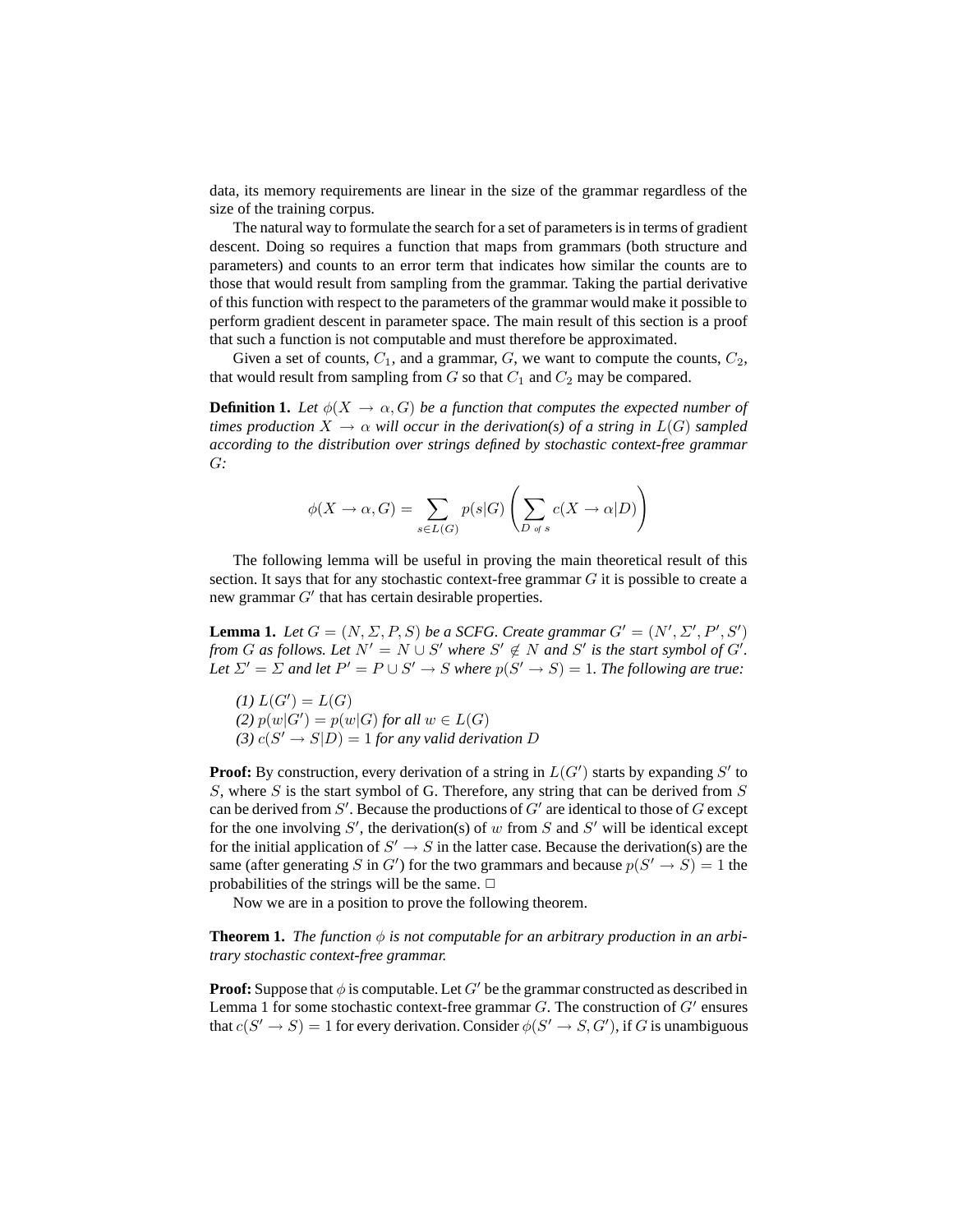| Θ                                  | observed norm sample norm |        |               |      |
|------------------------------------|---------------------------|--------|---------------|------|
| S<br>$\rightarrow$ A [0.5]         |                           | 0.57   |               | 0.60 |
| $S \rightarrow B$ [0.5]            | 3                         | 0.43   | $\mathcal{L}$ | 0.40 |
| $\rightarrow u$ [0.5]              |                           | $0.25$ |               | 0.33 |
| $\rightarrow z$ [0.5]              | 3                         | $0.75$ | 2             | 0.67 |
| $\cdot$ B<br>$\rightarrow z$ [1.0] |                           | 1.00   |               |      |

**Fig. 1.** A grammar that generates the language  $\{yz\}$ . Both observed and normalized counts are provided for a bag of strings containing one  $y$  and three  $z$ 's.

then so is  $G'$ , in which case the inner sum in Definition 1 is one for all strings in  $L(G')$ and we have the following:

$$
\phi(S' \to S, G') = \sum_{s \in L(G')} p(s|G')
$$

$$
= 1
$$

If G is ambiguous then there is more than one derivation for some string in  $L(G)$  and thus more than one derivation for some string in  $L(G')$ , in which case the inner sum in Definition 1 is greater than one for that string and  $\phi(S' \rightarrow S, G') > 1$ . That is, we can use the value of  $\phi(S' \to S, G')$  to decide whether or not G is ambiguous. However, it is undecidable whether an arbitrary CFG is ambiguous [4]. This is a contradiction, so  $\phi$ is not computable.  $\Box$ 

The import of Theorem 1 is that we cannot hope to perform gradient descent in parameter space analytically. As described in the next section, HOLA uses sampling to overcome this hurdle.

## **4 Algorithm Description**

This section outlines the HOLA algorithm, gives examples of its execution, and discusses enhancements and improvements. In contrast to other learning algorithms, HOLA does not use the observation (i.e., training) data directly to estimate grammar parameters. Rather, learning is done indirectly by finding parameters that generate strings similar to the those observed. To this end, HOLA exploits the generative nature of grammars as a means for learning.

The HOLA algorithm is given in Figure 2. HOLA attempts to recover the parameters of the grammar generating the observation data. We call this the *target* grammar. The structure of the target grammar is given to the algorithm, but the initial parameters are set by random assignment or pre-training. We call the structure and current parameter estimates the *learning* grammar. Given a learning grammar G and a set of strings S generated from the target grammar, HOLA learns a set of parameters that generate strings statistically equivalent to the observed data.

First, HOLA finds the derivation of each string in  $S$  with respect to the grammar. This process is called parsing and occurs in the HOLACOUNT subroutine of the algorithm.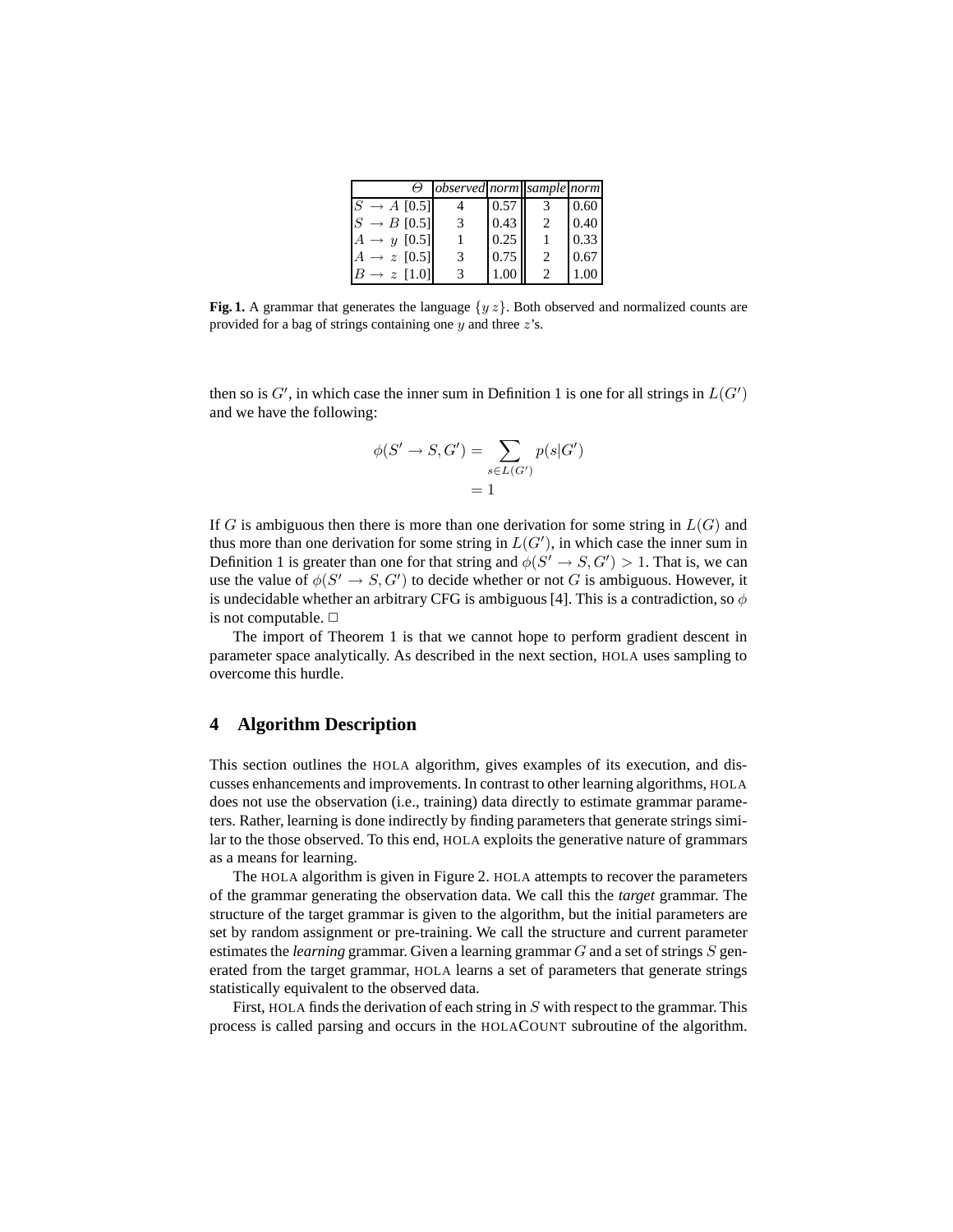HOLA(*scfg*,*strings*)

- 1. HOLACOUNT(*scfg*,*strings*)
- 2. UNLESS STOPPINGCRITERION(*scfg*)
- 3. HOLAITERATION(*grammar*)

HOLACOUNT(*scfg*,*strings*)

- 1. *derivations*  $\leftarrow$  PARSE(*scfg*,*S*)
- 2. FOREACH *d* in *derivations*
- 3. FOREACH *r* in *scfg.rules*
- 4. *r.observed* ← *r.observed* + COUNT $(r, d)$
- 5. NORMALIZEOBSERVEDCOUNTS(*scfg*)

HOLAITERATION(*scfg*)

- 1. *sampleStrings* ← SAMPLE(*scfg*)
- 1. *derivations* ← PARSE(*scfg*,*sampleStrings*)
- 2. FOREACH *d* in *derivations*
- 3. FOREACH *r* in *scfg.rules*
- 4.  $r. sample \leftarrow r. sample + COUNT(r, d)$
- 5. NORMALIZESAMPLECOUNTS(*scfg*)
- 6. UPDATEPARAMETERS(*scfg*)

**Fig. 2.** The HOLA algorithm.

Parsing is a function of the grammar structure, not the parameters. When the grammar is ambiguous, multiple derivations may exist for a single string. For example, consider the grammar in Figure 1 and the set of strings  $\{yz \, zz \}$ . The string y has a single derivation,  $S \to A \to y$ , but z has two derivations,  $S \to A \to z$  and  $S \to B \to z$ . Each possible derivation indicates what rules were used in generating the string. HOLA finds the total occurrences of each rule in all the derivations, records them, and then disposes of them. We call these *observed* counts since they come from the observed data. Because HOLA searches for parameter estimates that produce strings with counts similar to those observed, we need a general way to compare counts. For comparison, HOLA normalizes the counts with respect to rules with the same left-hand-side. Only the normalized count for each rule is stored. The observed counts are not updated, but stay fixed throughout the rest of HOLA's execution. Both the observed and normalized counts for the data discussed above are given in Figure 1.

Next, HOLA iterates through a generate and update cycle until a stopping criterion is met. This corresponds to the HOLAITERATION subroutine in the algorithm. This procedure is nearly identical to HOLACOUNT except for two differences. First, the observed data is replaced with a small sample of strings generated from the grammar. This sample reflects the current parameter estimates. For example, generating a sample of size three from the grammar in Figure 1 will probably result in two  $z$ 's and one  $y$ . Second, counts taken from the sample are stored separately from the observed counts. At the end of the generation phase, each rule  $r$  has two counts  $r.observed$  and  $r.sample$ . The pairwise similarity of these counts indicates the similarity in the current parameter estimates and the target parameters. HOLA updates each rule according to these differences: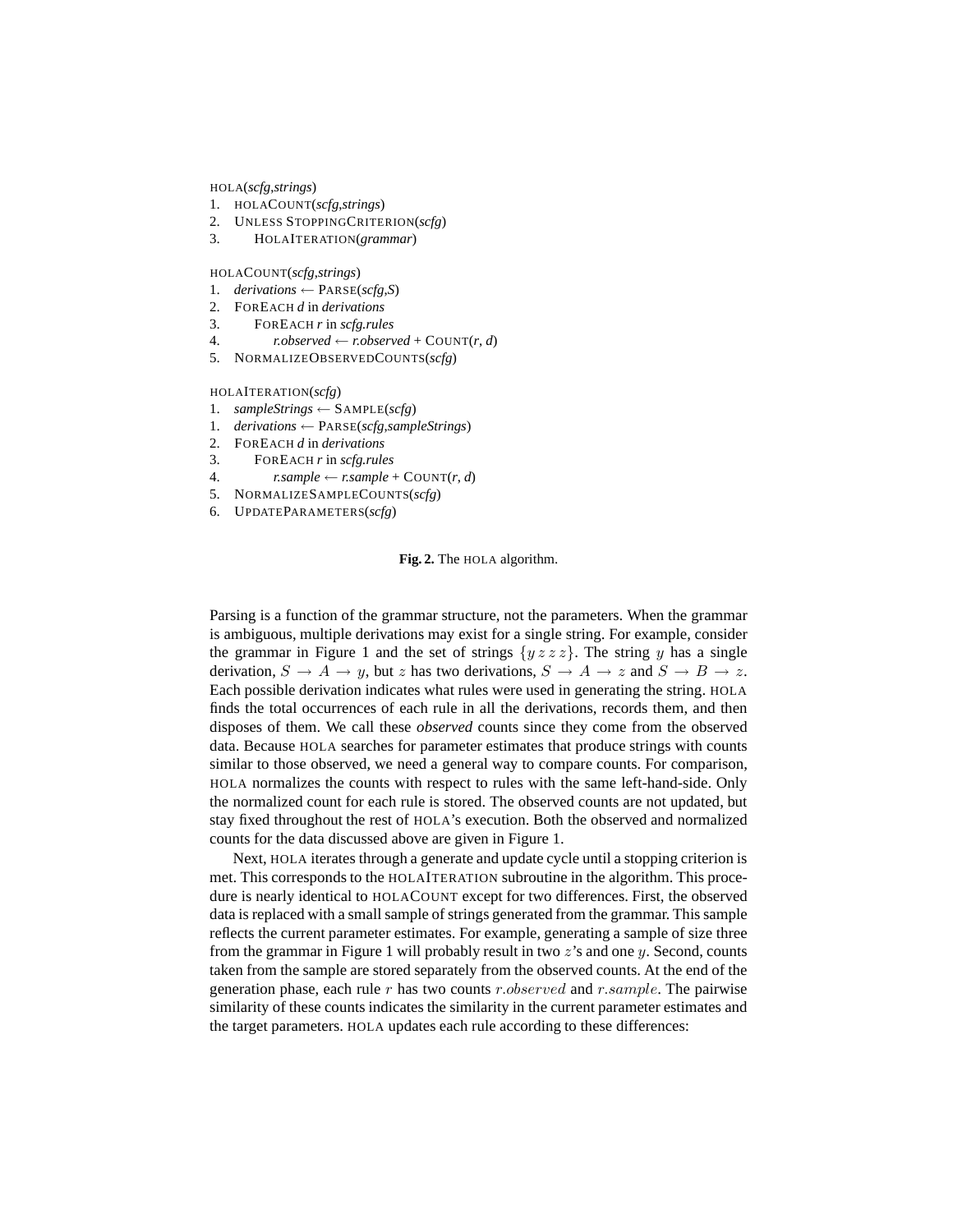$p(r) = p(r) * (1 + \alpha * (r) \cdot \text{observed} - r \cdot \text{sample}))$ 

Note that when the sample counts are smaller than the observed counts, the rule probability increases. When the sample counts are larger, the rule probability decreases. The change in parameter estimates potentially changes the strings we would expect to see when generating a sample from the grammar during the next iteration. These changes in turn move the parameters toward more likely estimates. The step-size parameter  $\alpha$  helps learning narrow in on the correct parameter estimates. However, since each iteration generates a set of strings, convergence to maximum likelihood estimates probably does not happen because of sample variance.

## **5 Experiments**

Thissection shows empirically that HOLA learns good parameter estimates using bounded memory. We performed three experiments: two on unambiguous grammars generating English phrases and palindromes and one on a small ambiguous grammar. In each experiment we fixed the structure of the target grammar and conducted 50 independent trials, randomly generating the target parameters in each case. A trial consists of generating 1000 strings of observation data from the target grammar. Next a learning grammar is created by taking the structure of the target grammar and reinitializing it with new random parameters. Finally, copies of the learning grammar are handed along with the observation data to both HOLA and the Inside-Outside algorithm.

The Inside-Outside algorithm is known to converge to a set of parameters that locally maximize the likelihood of the data. We show HOLA performs comparably to the Inside-Outside algorithm even though it uses less information and requires only bounded memory. This evaluation of the learned parameter estimates is accomplished by finding the log-likelihood of the data given the grammar and the learned parameters.

#### **5.1 English Phrases**

We used the English phrase grammar taken from Cook, Rosenfeld and Aronson [10] in Figure 3 in our first experiment. This grammar is unambiguous and does not contain any recursive rules, however, it is comparable in size to other grammars used in the literature for grammatical inference (e.g., [11]). We ran HOLA for 100 iterations using a sample size of 100 and decreasing the step-size parameter by 10% every 10 iterations. We allowed the Inside-Outside algorithm to run until convergence. HOLA performed well in comparison to the Inside-Outside algorithm in all trials. Figure 4 gives the percentage difference between HOLA and the Inside-Outside algorithm with respect to the log-likelihood of the data given the learned parameters. In all trials the difference in performance was less than one percent; in over half the trials, the difference was less than two-tenths of one percent. The mean difference was 0.166 percent, the variance only 0.017 percent. In most cases the total difference in true log-likelihood was fractional. We expect the differences will converge to zero once a suitable method for reducing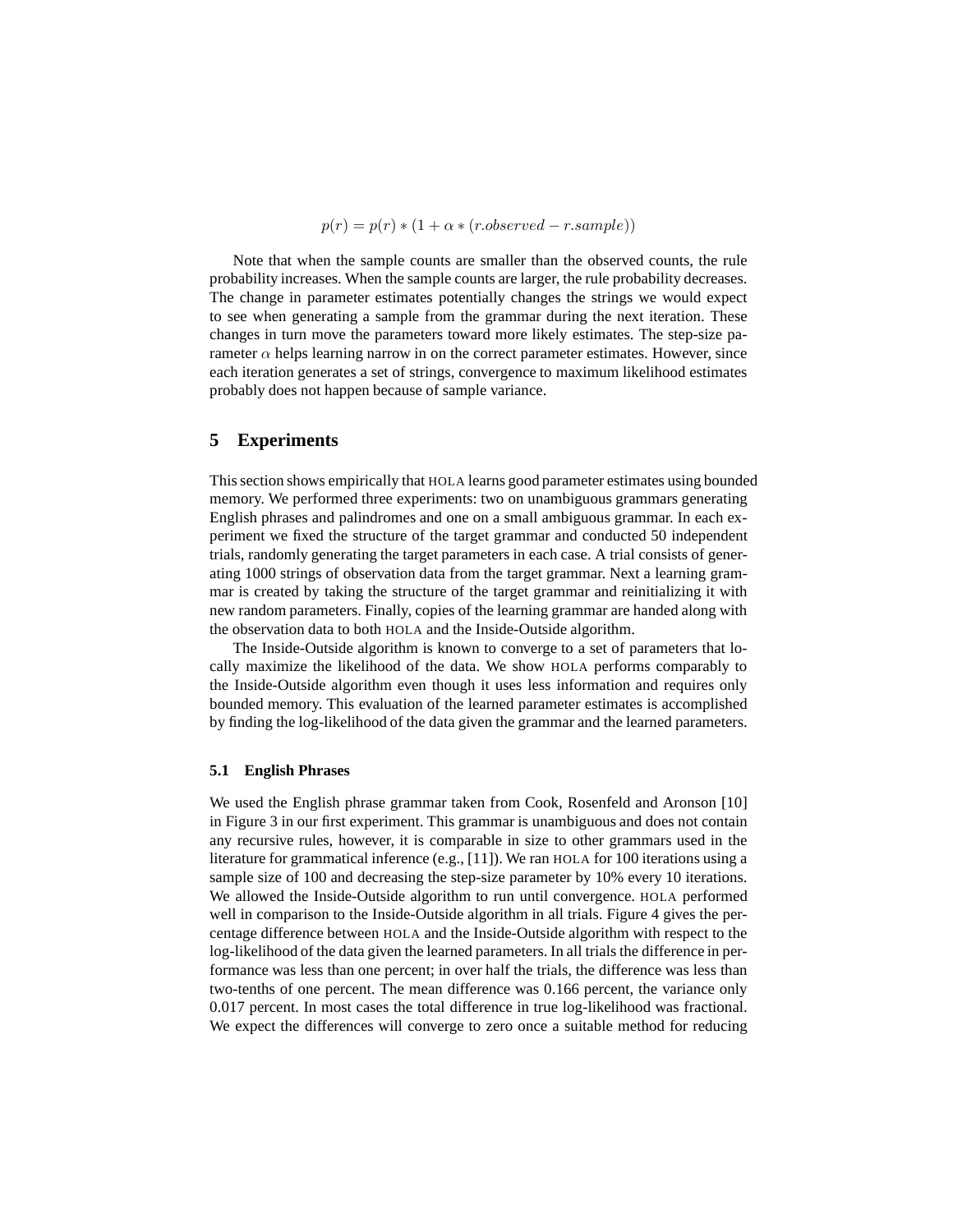```
S \rightarrow I am A
S \rightarrow he \quad TS \rightarrow she T
S \rightarrow it \quad T<br>S \rightarrow theu \quad VS \rightarrow they \quad V<br>S \rightarrow you \quad Vyou VS \hspace{2pt} \rightarrow \hspace{2pt} we \hspace{2pt} VS \rightarrow this \quad CS \rightarrow that \quad CT \rightarrow is A
V \rightarrow \text{are} A
Z \rightarrow manZ \rightarrow womanA \rightarrow there
A \rightarrow hereC \rightarrow \quad \  is \qquad a \ \ ZC \rightarrow Z T
```
**Fig. 3.** A grammar generating English strings from Book, Rosenfeld and Aronson

sample variance is incorporated into HOLA. Empirically, though, HOLA tends to find parameter estimates strikingly similar to those found by the Inside-Outside algorithm.

HOLA is also robust to differences in initial parameter settings. Applying linear regression to the trials plotted as a function of performance difference and sorted initial loglikelihood results in a near horizontal line (see Figure 5 with  $r^2 = 0.03$ . This means little correlation exists between HOLA's performance and the initial log-likelihood.

Figure 6 shows the learning curve over 100 iterations for trial 1. Note that by iteration 40, HOLA has settled in on good parameter estimates. Each subsequent iteration walks locally around the maximum likelihood probably due to sample variance.

#### **5.2 Palindromes**

The second experiment involved the palindrome-generating grammar in Figure 7. This grammar is unambiguous and contains two self-referential rules. HOLA ran for 300 iterations while decreasing the step-size by 5% every 10 trials. The results in Figure 8 show that in all trials, HOLA's performance differs from the Inside-Outside algorithm by less than one-half of one percent. In three quarters of the trials, the performance difference was less than one-tenth of one percent. The mean percentage difference is 0.07, the variance 0.009. Like the first experiment, HOLA learns parameter estimates only fractions away from those learned by Inside-Outside algorithm.

#### **5.3 Ambiguous Grammars**

Our final experiment used the simple ambiguous grammar discussed previously in Figure 1. We ran HOLA for 100 iterations with the step-size parameter decreasing every 10 iterations by 5%. Like in the other experiments, HOLA performs almost identically to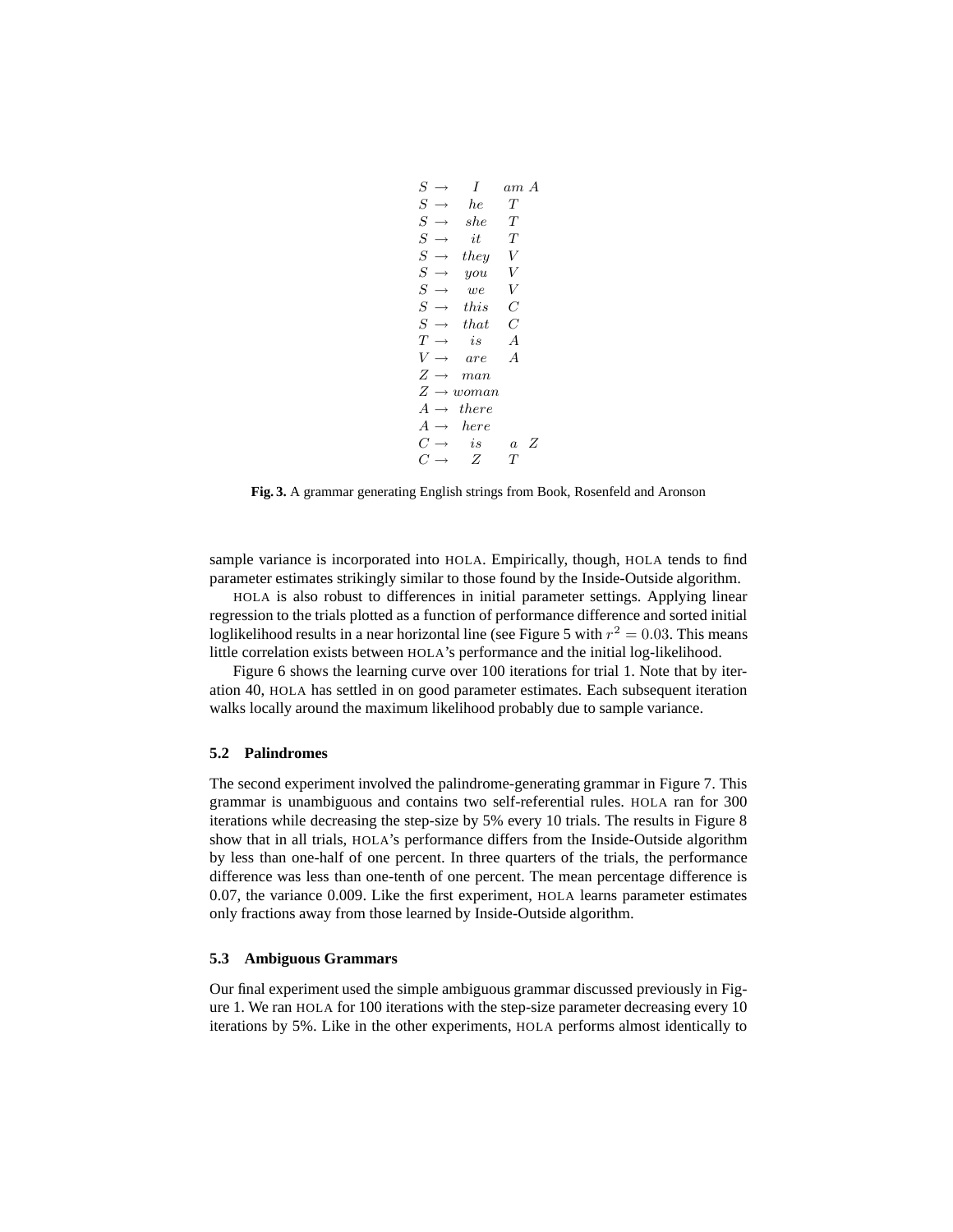

**Fig. 4.** The percentage difference in log-likelihood between HOLA and the Inside-Outside algorithm for 50 trials using the English phrase grammar.

the Inside-Outside algorithm. In all the trials, save three, the percentage difference in log-likelihood was less than half a percent. In an overwhelming majority of cases, the difference was less than one-tenth of one percent. The mean difference in percentage was 0.17, however, if we remove the three outliers the mean falls to 0.03. The variance was 0.34, however, removing the outliers significantly reduces it to 0.002.

The higher difference in the three outliers occurs because learning isn't finished. For example, consider the farthest outlier, trial 2. Here, the negative log-likelihood after 100 iterations is around 192. The local maximum likelihood is 186.56. If we allow learning to continue for 200 more iterations, HOLA finds better parameter estimates resulting in a negative log-likelihood of 186.82 – only fractionally different from those found by the Inside-Outside algorithm.

# **6 Discussion**

Consider again the example grammar given in Figure 10. We know every SCFG defines a probability distribution over the language of the grammar. In this case the distribution is  $p(y) = .3$  and  $p(z) = .7$ . Said differently, if we generate 10 sentences from our grammar, we expect to see three  $y$ 's and seven z's. In fact, the bag of strings containing three  $y$ 's and seven  $z$ 's is the smallest corpus completely representative of the probability distribution provided by  $\Theta$ . That said, note that the observed counts of each rule, when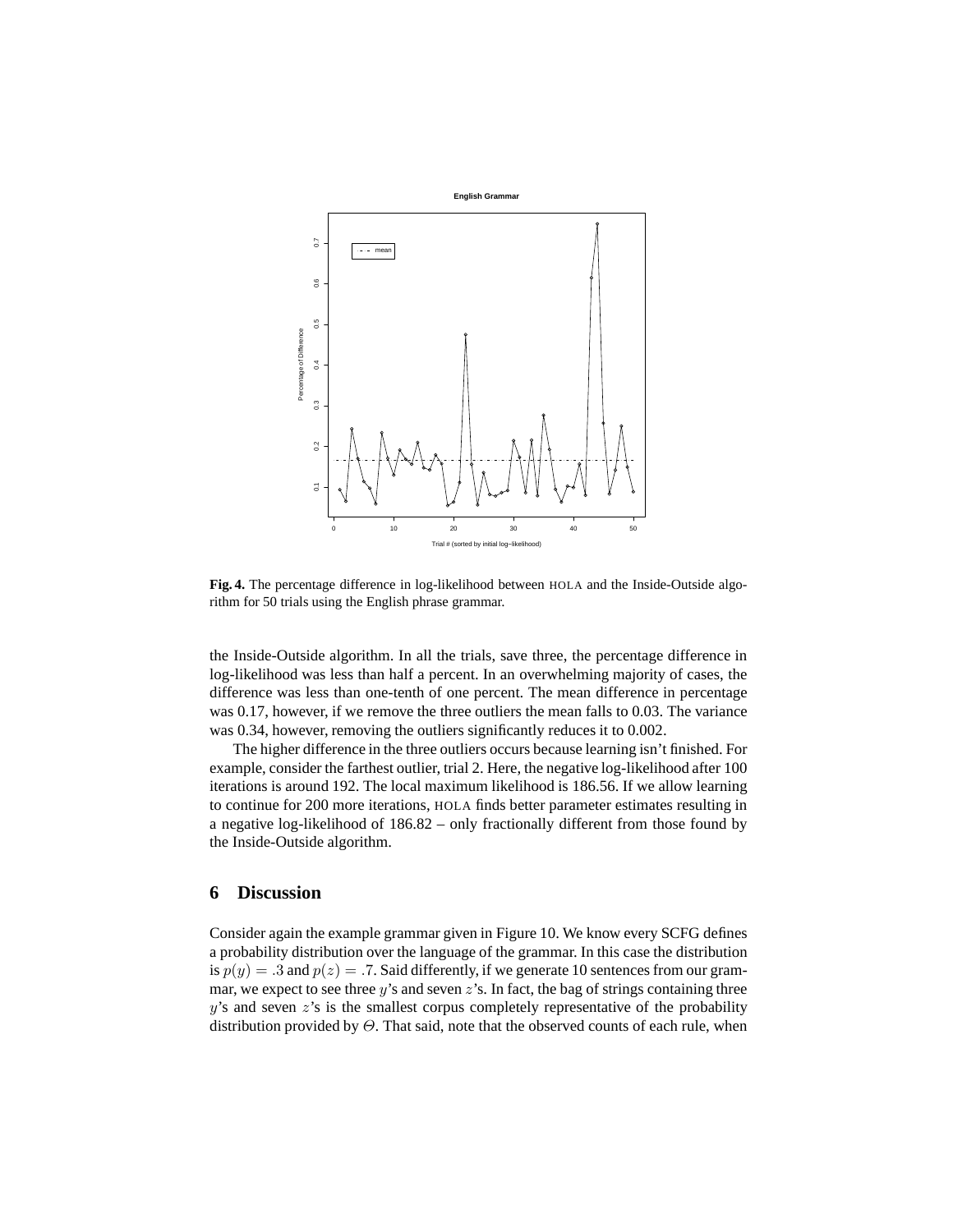

**Fig. 5.** Percentage of difference in performance versus sorted initial log-likelihood on the English phrase grammar. The line is a linear fit of the data.

suitably normalized, are poor estimators of the original parameters. This is because the grammar is ambiguous. Furthermore, setting  $\Theta$  to the normalized counts yields a completely different probability distribution over the language;  $p(y) \approx 0.18$  and  $p(z) \approx 0.82$ . But, recall that HOLA does not use the counts directly, but rather attempts to find parameter estimates where the sample normalized counts are equivalent to the observed normalized counts—parameters that result in the *observed* probability distribution over the language.

If we let  $p_1 = p(S \rightarrow A)$  and  $p_2 = p(A \rightarrow y)$  then  $1 - p_1 = p(S \rightarrow B)$  and  $1 - p_2 = p(A \rightarrow z)$ . Any parameterization  $p_1, p_2 \in [0, 1]$  satisfying  $p_1 p_2 = 0.30$ results in a probability distribution over the language where y's occur 30% of the time and  $z$ 's 70%. Clearly these parameters may vary significantly from those in  $\Theta$ . However, from a generative view, they are good estimators since the expected output is equivalent to the generating grammar.

One natural question is: *Does a parameterization* Θ<sup>0</sup> *exist for a grammar such that the normalized counts are the same but the probability distribution over the language is different?* For the grammar at hand the answer is 'no.' The only way y can be generated is through an application of  $A \rightarrow y$ , so we know the normalized count for  $A \rightarrow y$  is  $p(y)$ . This means the normalized count for  $A \to z$  is  $p(z) = 1 - p(y)$ . Since  $S \to B$  is counted with the same frequency as  $A \rightarrow z$ , its normalized count is  $p(z)/(1.0 + p(z));$ the 1.0 in the denominator is added because  $S \rightarrow A$  can derive the entire language.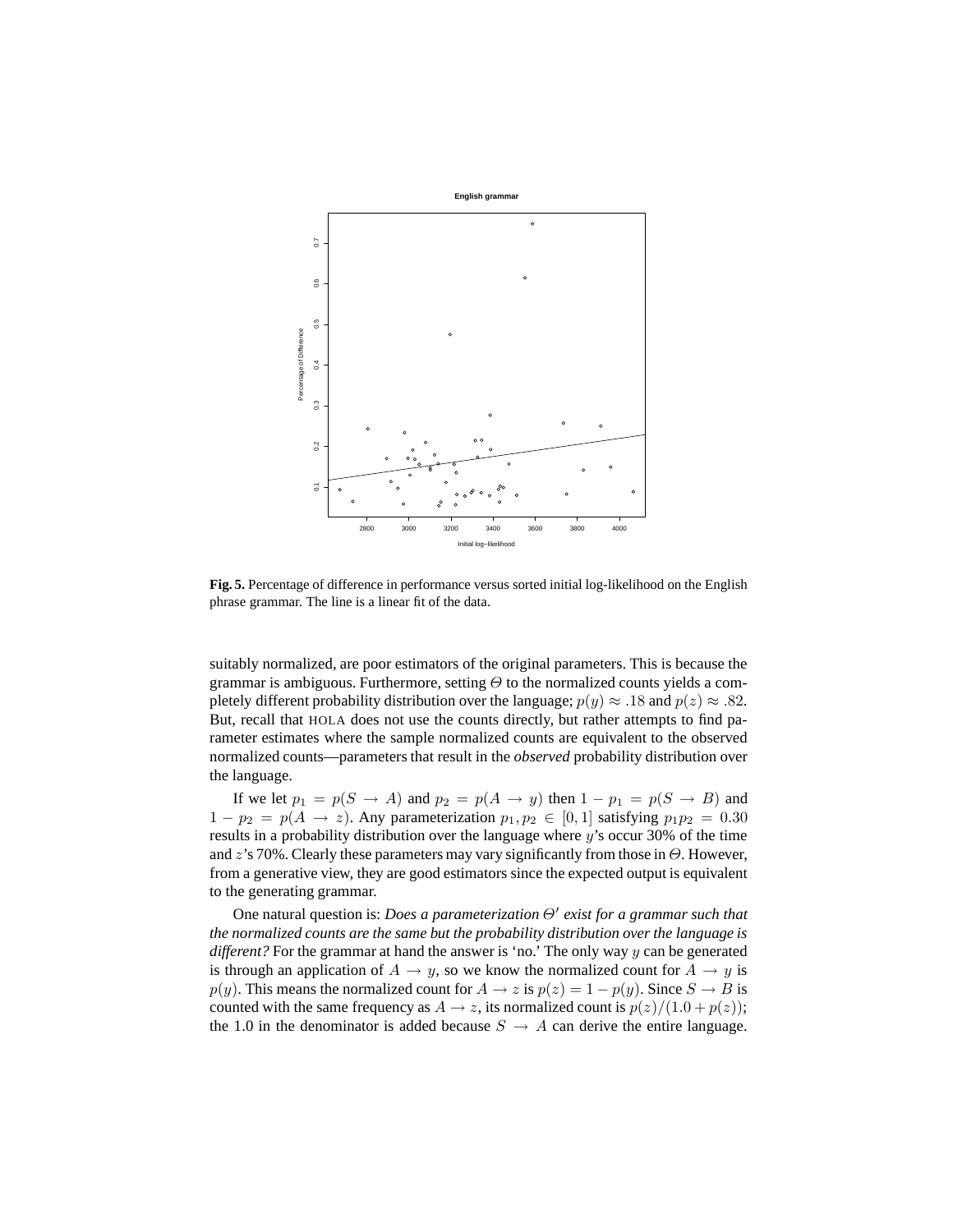

**Fig. 6.** HOLA's learning curve in trial 1 of the English phrase grammar.

$$
S \rightarrow A \ S \ A
$$
  
\n
$$
S \rightarrow B \ S \ B
$$
  
\n
$$
S \rightarrow A \ A
$$
  
\n
$$
S \rightarrow A \ B
$$
  
\n
$$
S \rightarrow A \ B
$$
  
\n
$$
S \rightarrow B \ B
$$
  
\n
$$
S \rightarrow B \ B
$$
  
\n
$$
A \rightarrow y
$$
  
\n
$$
B \rightarrow z
$$

**Fig. 7.** A grammar generating palindromes over the alphabet  $\{y \, z\}$ 

This means  $S \to A$  has a normalized count of  $1/(2 - p(y))$ . It's clear for this grammar that the probability distribution over the language corresponds linearly with the normalized counts. This means fixing the counts results in only one possible probability distribution over the language. To the best of our knowledge, whether this is true for all stochastic context-free grammars is still an open question. We suspect that grammars exist where multiple parameter estimates lead to different probability distributions over the language while still resulting in identical rule counts, but these estimates locally maximize the likelihood of the data.

# **7 Conclusion**

The HOLA algorithm raises and addresses some interesting theoretical and empirical questions. First, it incrementally learns likely parameter estimates of stochastic contextfree grammars using bounded space. Such algorithms are developmentally more plausible and applicable in domains where large amounts of data are encountered and processed over long periods of time. Second HOLA shows that using the generative nature of grammars helps capriole the hurdle of analytically determing rule counts. At the same time, sample variance hinders convergence but we're confident that future work will address and solve this problem. Still, empricial evidence shows that the Inside-Outside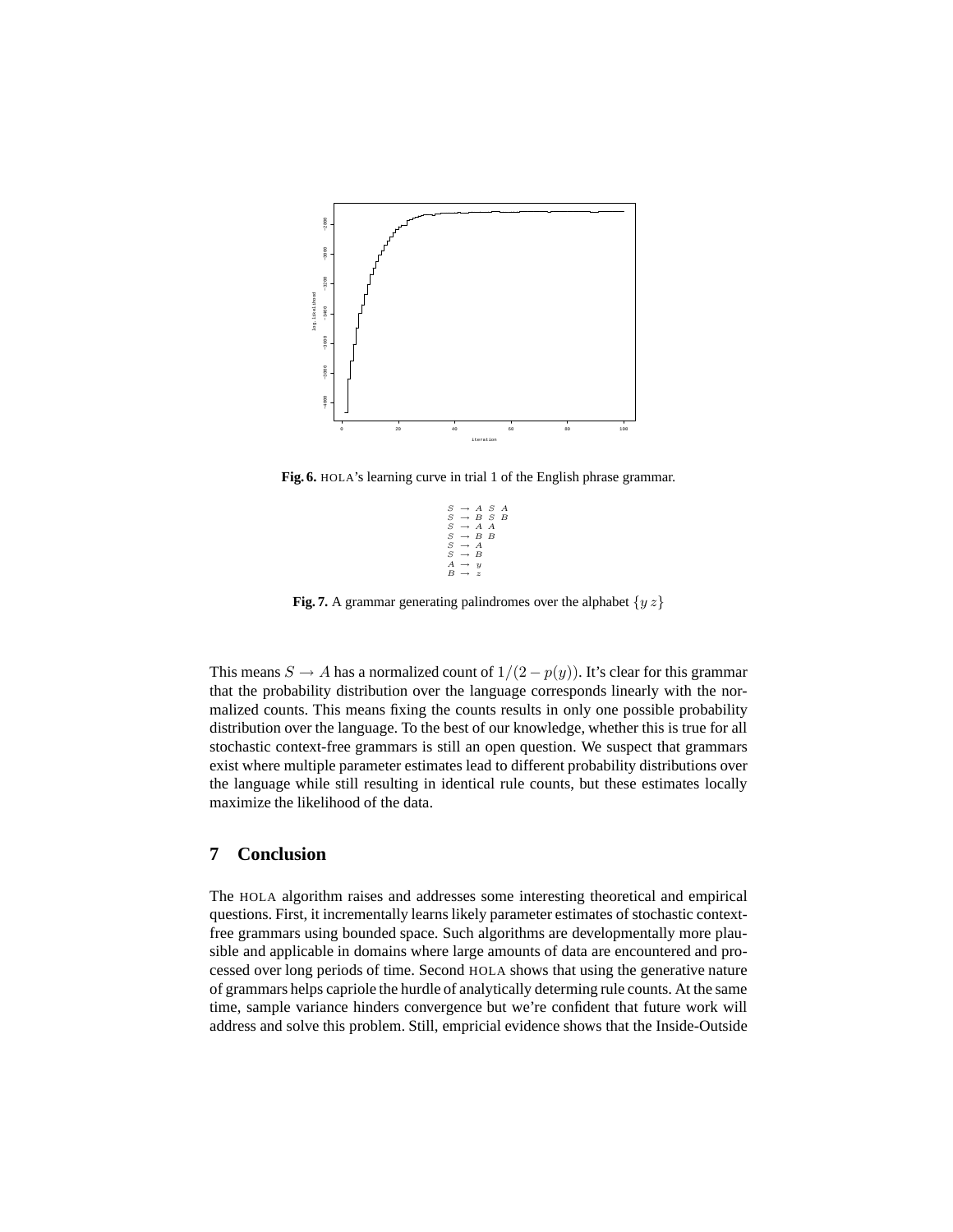

**Fig. 8.** The percentage difference in log-likelihood between HOLA and the Inside-Outside algorithm for 50 trials with the palindrome grammar.

algorithm, known to converge to parameters that are locally maximum, performs only fractionally better than HOLA. Finally, we discussed the quality of the learned estimates, specifically asking where in parameter space estimates that produce counts similar to the data lie. While emprically the estimates move toward local maximum likelihood locations, in the future we hope to show theoretical proof of such convergence.

# **8 Acknowledgements**

Mark Johnson supplied a nice implementation of the inside-outside algorithm.

Thisresearch is supported by DARPA/USASMDC under contract number DASG60- 99-C-0074. The U.S. Government is authorized to reproduce and distribute reprints for governmental purposes notwithstanding any copyright notation hereon. The views and conclusions contained herein are those of the authors and should not be interpreted as necessarily representing the official policies or endorsements either expressed or implied, of DARPA/USASMDC or the U.S. Government.

# **References**

1. Sakakibara, Y., Brown, M., Highey, R., Mian, I.S., Sjolander, K., Haussler, D.: Stochastic context-free grammars for tRNA modeling. Nucleic Acids Research **22** (1994) 5112–5120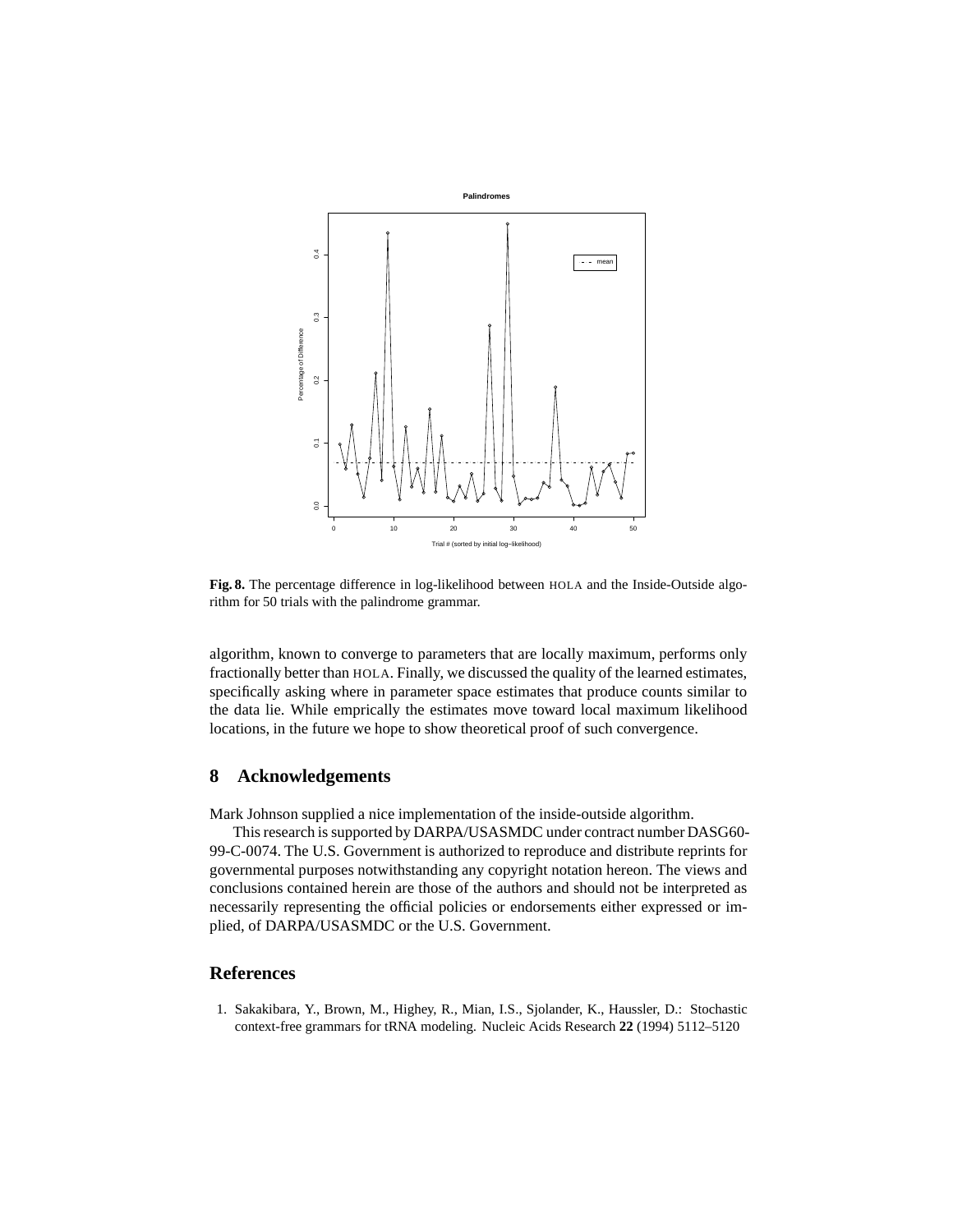

**Fig. 9.** The percentage difference in log-likelihood between HOLA and the Inside-Outside algorithm for 50 trials with an ambiguous grammar.

- 2. Jurafsky, D., Wooters, C., Segal, J., Stolcke, A., Fosler, E., Tajchman, G., Morgan, N.: Using a stochastic context-free grammar as a language model for speech recognition. In: Proceedings of ICASSP. (1995) 189–192
- 3. Schabes, Y., Roth, M., Osborne, R.: Parsing the Wall Street Journal with the inside-outside algorithm. In: Proceedings of the 6th Conference of the European Chapter of the Association for Computational Linguistics. (1993) 341–346
- 4. Hopcroft, J.E., Ullman, J.D.: Introductin to Automata Theory, Languages, and Computation. Addison Wesley (1979)
- 5. Lari, K., Young, S.J.: The estimation of stochastic context-free grammars using the insideoutiside algorithm. Computer Speech and Language **4** (1990) 35–56
- 6. Lari, K., Young, S.J.: Applications of stochastic context-free grammars using the insideoutside algorithm. Computer Speech and Language **5** (1991) 237–257

|                                        | Θ         |       | observed normalized |
|----------------------------------------|-----------|-------|---------------------|
| $\mathcal{S}$<br>$\rightarrow$ A [0.6] |           | 10/17 | 0.59                |
| $\rightarrow$ B [0.4]<br>$S_{-}$       |           | 7/17  | 0.41                |
| $A \rightarrow y$ [0.5]                |           | 3/10  | 0.30                |
|                                        | $z$ [0.5] | 7/10  | 0.70                |
| $\overline{B}$                         | $z$ [1.0] | 7/7   | 1.0                 |

**Fig. 10.** A grammar that generates the language  $\{y z\}$